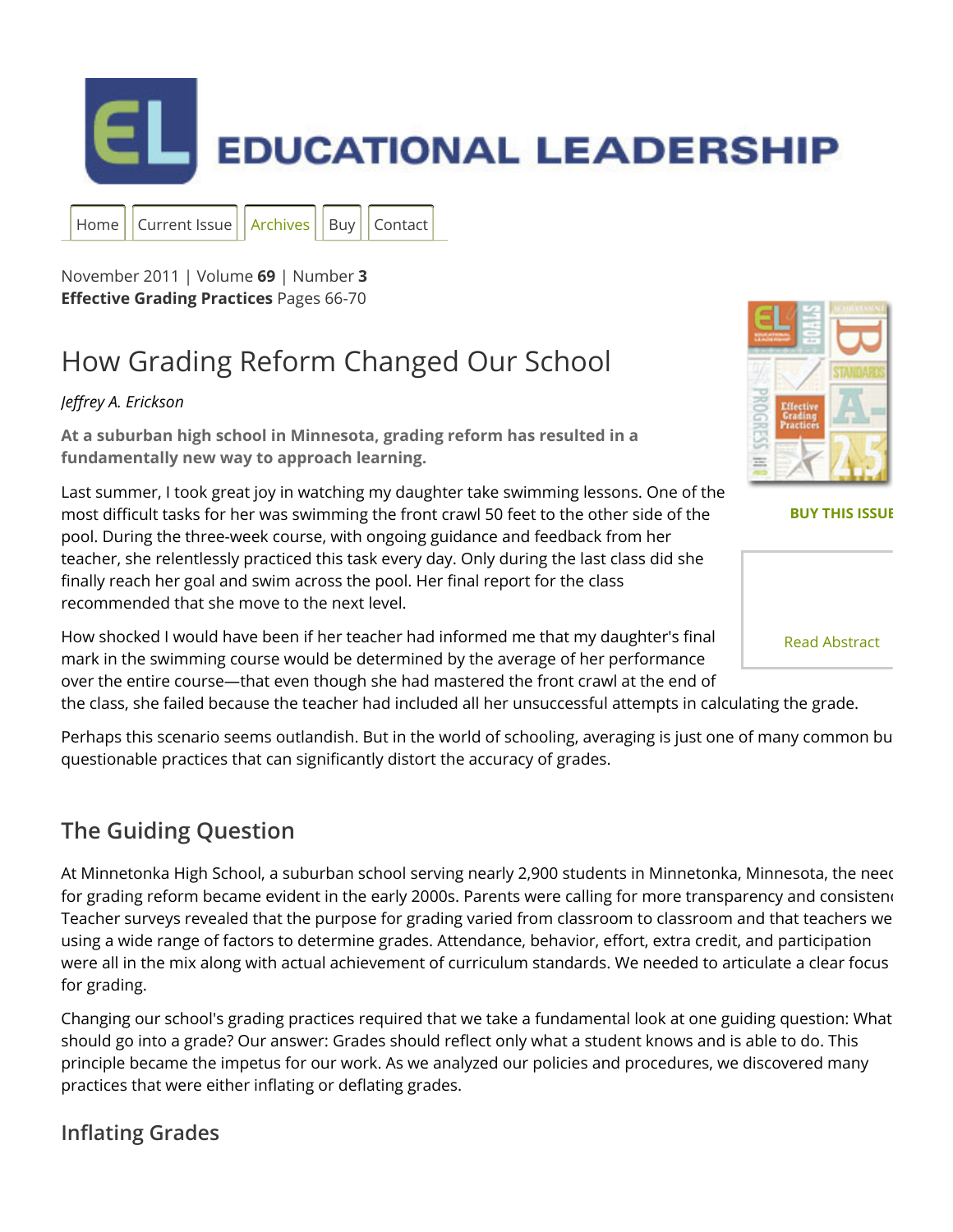Is there a connection between a strong bladder and grades? Amazingly, in some cases there is. A substitute teacher was covering a colleague's classes for the day. The regular teacher instructed him that if a student asked go to the bathroom, he should ask that student for his or her pink pass because the student might decide to keep the pass and remain in the room. Why? At the end of the quarter, students could submit their unused pink passe for extra points to be added to their final grade.

This may seem like an extreme example, but it's common practice for teachers to award extra points for bringing in tissue boxes, completing extra-credit assignments, returning permission slips, contributing canned food to the food drive, and so on. Such practices inflate grades and distort their meaning. The whole grading process become a game rather than a reflection of learning.

Another source of grade inflation is grading "on the curve." When scores on a particular test are initially low, the teacher applies a curving process, and everyone's score is magically inflated. Typically, the top student score in a class becomes the "perfect" score, and the rest are sorted from that point.

#### **Deflating Grades**

Factors unrelated to student achievement of standards—such as behavioral infractions, unexcused absences, cheating, late or missing work, or averaging—can also deflate grades.

An example of the effects of averaging occurred when Pam decided to take a risk and register for an advanced placement course in the fall of her junior year. Unfortunately, she soon became overwhelmed by the course's content and demands. After trying hard but receiving a first-quarter grade of *F*, she decided to change to a gener level class, where she achieved great success. During the second quarter, she earned an A on her classwork and a B+ on the final exam. Two weeks later, the final grades for the semester were issued. Before I reveal the grade Pa received, what grade do *you* think would demonstrate what she knew and was able to do for this course?

Pam was surprised and confused when she saw that her final grade was a D+. Following common practice with course transfers, her first-quarter *F* had been carried over into the new course. Needless to say, her parents calle the school. Fortunately, Minnetonka district policy allows a teacher to conduct additional assessments if he or she agrees that a report card grade does not fairly represent the student's performance. In this case, the teacher gave Pam two additional summative exams that she had missed from the first quarter, and her grade was converted t an *A-*.

Student behavior can also complicate grades. For example, in our school, many students used their cell phones to text or send e-mails during class. Some teachers attempted to use grades to control this behavior. One teacher would reduce a student's percentage grade by two.points every time the student in appropriately took out a cell phone. In some cases, this practice reduced students' grades by two letters.

Schools also frequently consider student attendance when calculating grades. Students with unexcused absence: and tardies may find their grades reduced at the end of the quarter—a consequence issued up to nine weeks after the offense.

### **Practicality + Best Practice**

Establishing a common purpose for grades enabled Minnetonka High School to reexamine and change many of the practices that were inflating or deflating grades. On the basis of our belief that grades should show what a student knows and is able to do, we developed a policy for consistently and objectively reporting student academ achievement.

Teachers are now required to use two assessment categories—formative (not more than 15 percent of the grade) and summative (not less than 85 percent). Grades in these two categories determine the quarter and semester grade. Within the summative category, teachers of the same course must conduct at least four common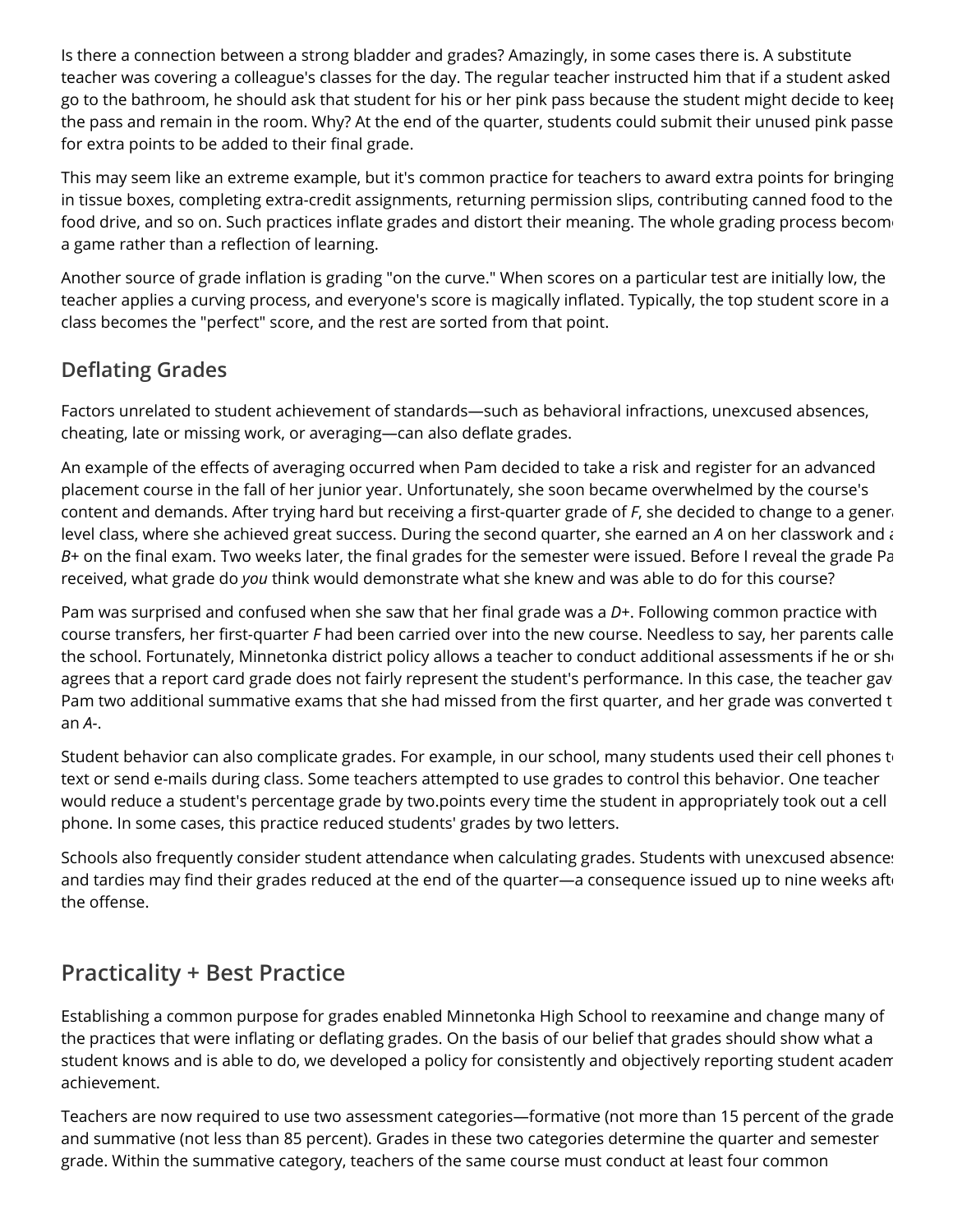assessments, one of which must be a performance task. Throughout the learning process, the formative assessments inform the students of their progress in mastering material that will appear in the upcoming summative exam. Teachers are responsible for articulating clear learning targets that students understand and can attain.

Of course, few people would argue that participation, effort, and positive attitude are unimportant. However, including these elements in a grade would distort our purpose of communicating achievement. Instead, we report students' performance on these factors to students and parents during conferences.

We also developed a system to replace the old practice of applying the "curve" to adjust test scores. Now, after every assessment, the teacher conducts an item analysis. If a significant number of students miss certain questions, the teacher reflects on whether he or she provided enough instruction on those topics. In terms of scoring, the teacher omits these test questions from students' grades, reteaches the lesson, and reassesses the topic.

We determined that behavioral infractions are legitimate concerns and should be addressed—just not with grade When grades cannot be used to control students, we must replace them with sound classroom management anc student engagement strategies.

For instance, we replaced the system of reducing grades for unexcused absences with a highly responsive and immediate intervention and consequence system. When a student skips a class, a phone call goes home that san day. A staff member meets with the student within 36 hours to find out why the student was absent and issues a detention for an unexcused class absence.

Initially, some educators and parents expressed fear about what would happen: Would students skip class when grades were no longer connected to attendance? This proved not to be the case. Instead, we experienced a 55 percent reduction in unexcused absences, a 66 percent decline in disciplinary referrals, and a 37 percent reductic in suspensions. We did not eliminate consequences for misbehavior; we simply developed more effective and appropriate consequences.

Homework practices were another fruitful area for change. Homework had typically been graded based on completion. Parents were often confused when they saw that their child's mark on the final chapter or unit summative test was a *D* or *F* after the child had received a series of perfect homework scores. Over time, homework practices have evolved. Instead of giving students homework scores that reflect completion, teachers now frequently give a quiz on the previous day's homework, thus providing real-time progress updates. As a resu students and parents see a higher level of consistency between the homework grades and final assessments.

### **Second Chance for Learning**

Of all the grading dilemmas, retakes and redos surge to the top as one of the most highly disputed. Those who argue against retakes claim that this practice coddles students and doesn't reflect the real world.

Imagine that you've just taken a major test for your high school Spanish class, and in spite of your preparation yo bombed it. You ask the teacher for a chance to take a retest to improve your learning and score. Your teacher tel you that he doesn't offer retakes and that you just need to try harder next time. You leave defeated, muttering, "Well, I just can't get Spanish." If this pattern continues, it won't take much time for you to doubt your potential fo growth and success.

Students need multiple chances to grow and show what they know. If the goal is for all students to master essential learning, the philosophy *teach, test, and move on* should be replaced with *teach, test, and now what?* The essential question that each teacher should ask after every assessment is, Now what do I do for the students who didn't get it? In Minnetonka, the only unacceptable answer is "move on."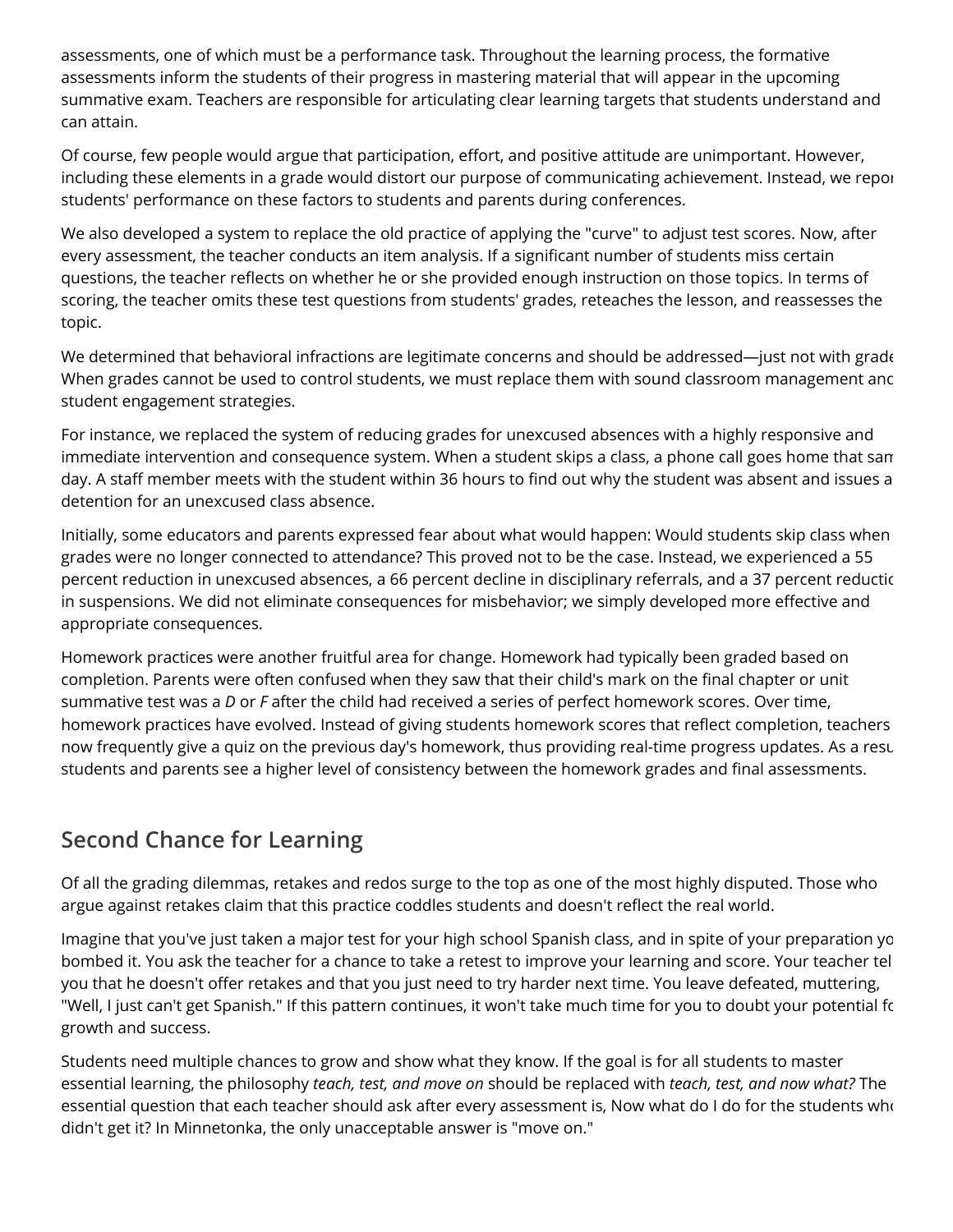When the answer is to provide a retake, the most important step is what happens between the first and second test. The purpose of retakes is never for the student to simply show up and hope for the best. Corrective instruction must occur between the test and retest.

For example, Polly, a social studies teacher, requires students to review all incorrect answers on the original assessment and find the correct answers. Next, the student must come in and work with her to complete review pages. Only when it's evident that the student is ready to be reassessed does Polly offer a retake. The new score replaces the old one—there's no averaging or limit to what the student can earn. This is not letting students off th hook; it's holding them accountable for mastering the information.

Each year, we have refined and more deeply implemented our new grading philosophy. At the end of the 2009-1 school year, we posed the question to staff, "What if no student failed at Minnetonka?" In analyzing the data, we discovered that the primary reason for course failure was not lack of understanding of the material, but missing work. We decided that the consequence for not doing the work should be—doing the work. Students are now required to complete missing work during their lunch periods or before school. We also stepped up communication; teachers phone parents of struggling students every three weeks to report on progress.

This combination of increased student accountability and improved home-school communication has produced dramatic results. The number of *F*s in grades 9–12 has dropped 63 percent, and the number of *D*s has dropped 32 percent from 2009 to the current term. When an entire faculty implements this consequence and moves away from practices that deflate grades—and hope—an entire culture can be transformed.

### **Professional Development**

To sustain the fundamental kind of grading reform undertaken by Minnetonka, educators need meaningful professional development. They not only need to study grading research, but they also need new learning opportunities around effective classroom management, assessment, and instruction.

Minnetonka created the High School Instructional Leadership Team to redesign professional development in the school. The team works to set the agenda and professional development for all monthly staff meetings and other teacher work days. During each meeting, teachers share research as well as their own experiences.

For example, in a recent meeting, Sarah described an experience concerning her 9th grade English students. During the second semester, the students read two Greek tragedies, *Oedipus the King* and *Antigone*. When they took their summative assessment for the first play, some students demonstrated a sound understanding of the play itself but performed poorly on a specific section dealing with passage analysis. The students requested a retake. Sarah's dilemma was how to balance the need to start the next play with the fact that students had not mastered the skill of passage analysis. Knowing her students well, she was concerned that they would spend muc of their time working on the old material and fall behind with *Antigone*.

Sarah's solution? During study of the second play, she continued to have her students practice passage analysis through intensive formative assessments. When they took the *Antigone* summative assessment, students who had previously struggled with passage analysis had the option to complete an extra section in which they applied this skill to the new play. Sarah replaced the students' previous results with their new scores.

As a result of this strategy, more than 65 percent of her students increased their scores and demonstrated a higher level of mastery of passage analysis. Sarah said that her students felt empowered by this experience.

For the reluctant teacher, the argument that "retakes are great, but they won't work in my classroom" is diminished when colleagues like Sarah show how they've used retests with good results. This timely professional development has transformed our school and sustained our grading work.